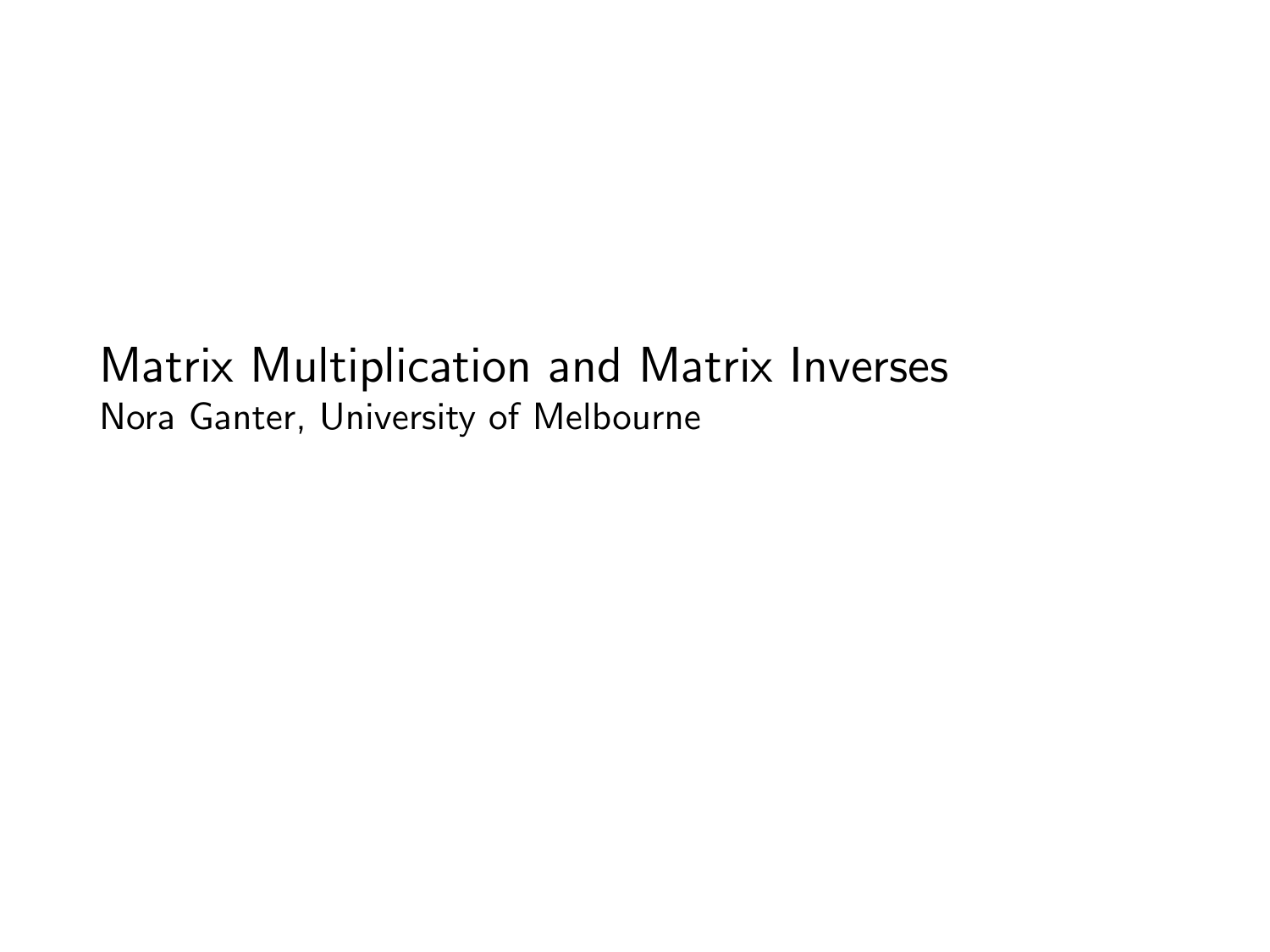## Multiplying a Single Row Matrix with a Vector The dot product

$$
\vec{a}^t \circ \vec{x} = \vec{a}^t \vec{x} = [\vec{a} \cdot \vec{x}]
$$

(dot product).

Examples:

$$
\begin{bmatrix} 1 & 2 \end{bmatrix} \begin{bmatrix} 3 \\ 4 \end{bmatrix} = \begin{bmatrix} 1 \cdot 3 + 2 \cdot 4 \end{bmatrix} = \begin{bmatrix} 11 \end{bmatrix}
$$

$$
\begin{bmatrix} 7 & 3 & 1 \end{bmatrix}
$$
 $\begin{bmatrix} x \\ y \\ z \end{bmatrix}$  = [4] means  $7x + 3y + z = 4$ 

Formula:

$$
\begin{bmatrix} a_1 & a_2 & \dots & a_n \end{bmatrix} \begin{bmatrix} x_1 \\ x_2 \\ \vdots \\ x_n \end{bmatrix} = \begin{bmatrix} a_1x_1 + a_2x_2 + \dots + a_nx_n \end{bmatrix}
$$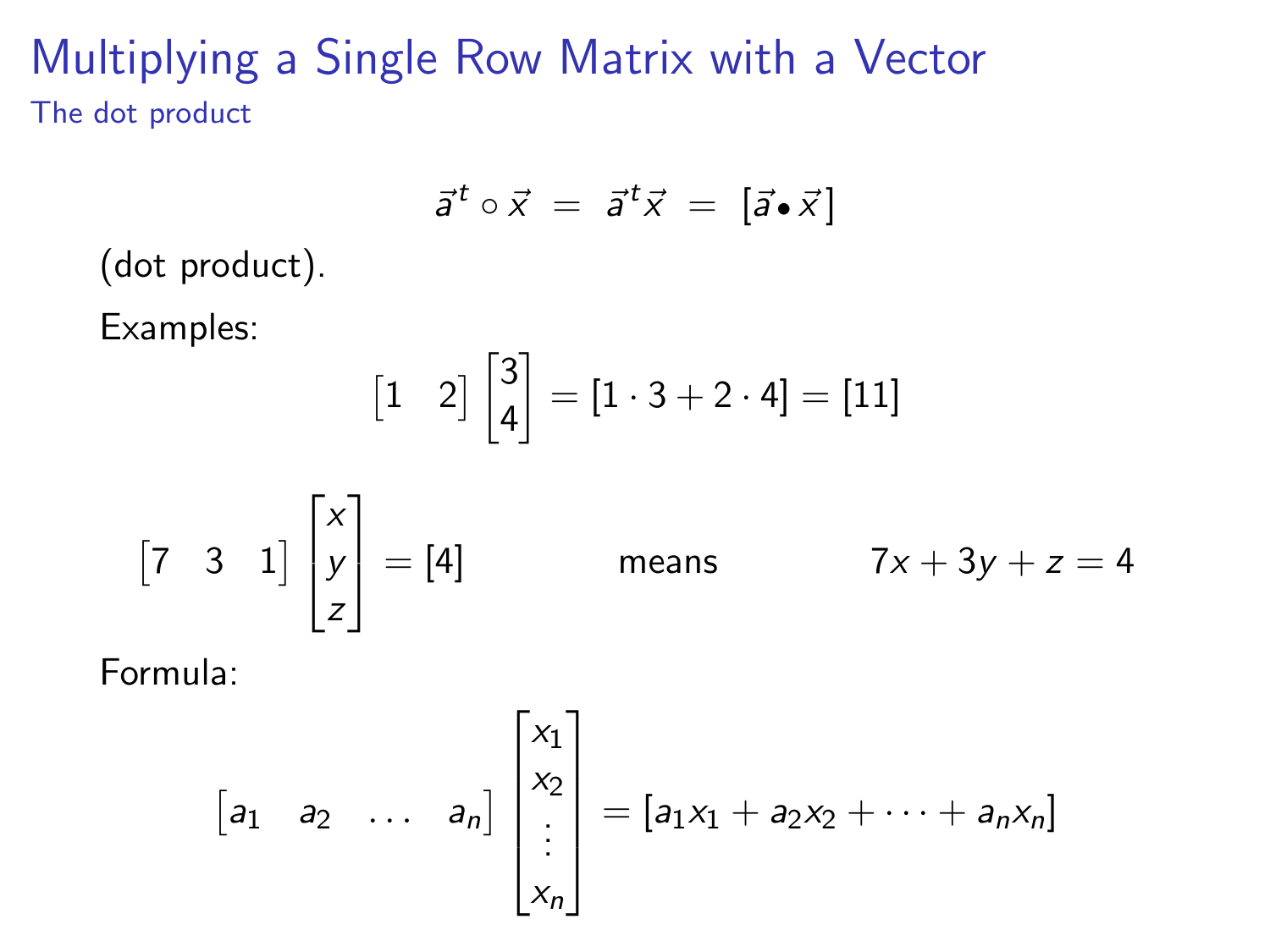#### Multiplying a Matrix with a Vector – Row by Row



Examples:

$$
\begin{bmatrix} 1 & 2 \ 5 & 0 \ -1 & 1 \end{bmatrix} \begin{bmatrix} 3 \ 4 \end{bmatrix} = \begin{bmatrix} 1 \cdot 3 + 2 \cdot 4 \ 5 \cdot 3 + 0 \cdot 4 \ -1 \cdot 3 + 1 \cdot 4 \end{bmatrix} = \begin{bmatrix} 11 \ 15 \ 1 \end{bmatrix}
$$

 $\begin{bmatrix} 7 & 3 & 1 \\ 0 & 8 & 1 \end{bmatrix}$ x y z 1  $\Big\} =$  $\lceil 4 \rceil$ 1 1 means  $7x + 3y + z = 4$ and  $8y + z = 1$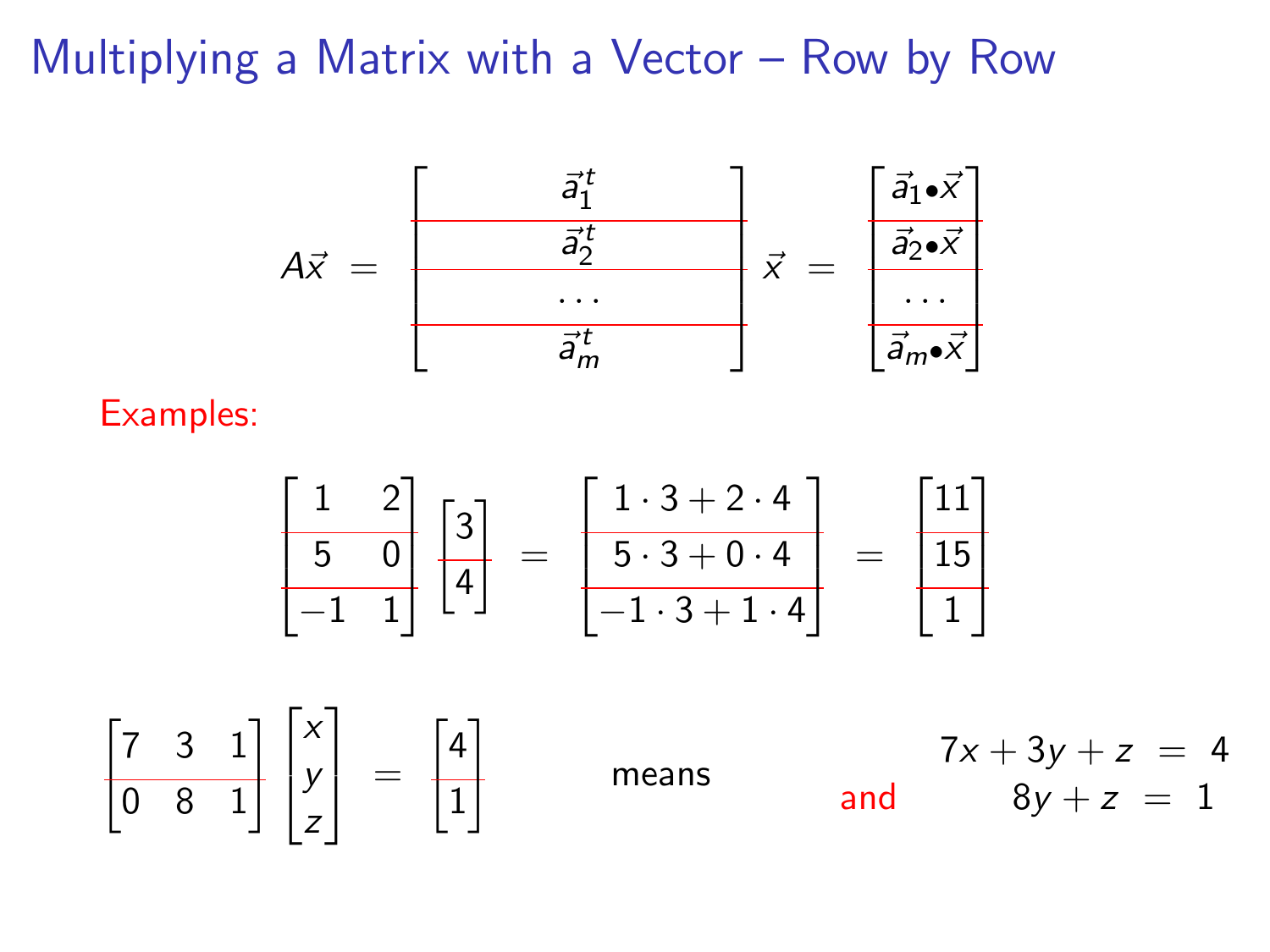Multiplying a Matrix with a Vector – Column Point of View Example

$$
\left[\begin{array}{c|c}7 & 3 & 1\\0 & 8 & 1\end{array}\right]\left[\begin{array}{c}x\\y\\z\end{array}\right] = x\left[\begin{array}{c}7\\0\end{array}\right] + y\left[\begin{array}{c}3\\8\end{array}\right] + z\left[\begin{array}{c}1\\1\end{array}\right]
$$

#### In general

$$
\left[\begin{array}{c|c} \vec{a}_1 & \vec{a}_2 & \dots & \vec{a}_n \end{array}\right] \left[\begin{array}{c} x_1 \\ x_2 \\ \vdots \\ x_n \end{array}\right]
$$

$$
= x_1 \cdot \vec{a}_1 + x_2 \cdot \vec{a}_2 + \ldots + x_n \cdot \vec{a}_n
$$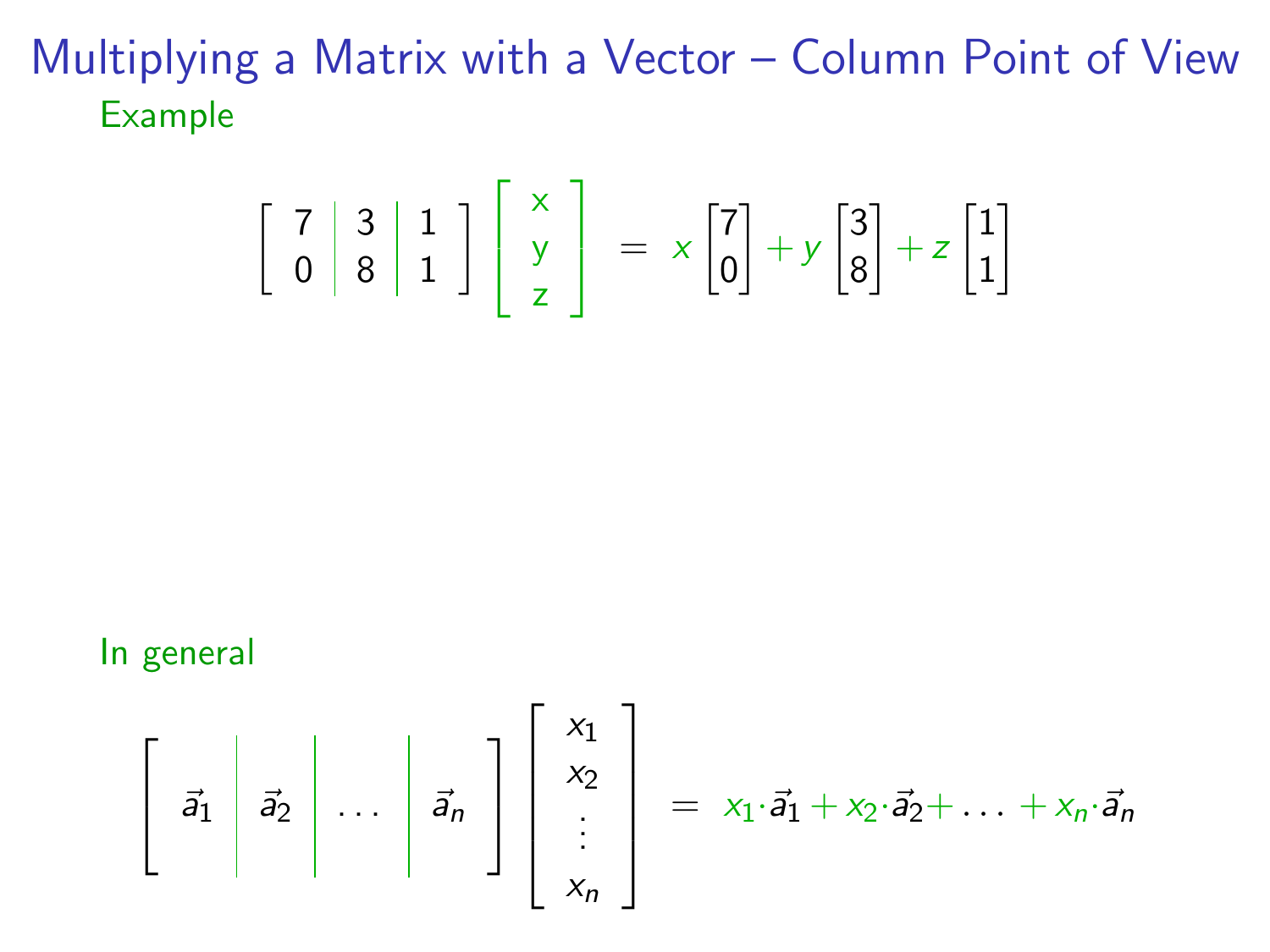## The Linear Transformation

Write

$$
\vec{e}_1 = \begin{bmatrix} 1 \\ 0 \\ \vdots \\ 0 \end{bmatrix} \quad \vec{e}_2 = \begin{bmatrix} 0 \\ 1 \\ \vdots \\ 0 \end{bmatrix} \quad \dots \quad \vec{e}_n = \begin{bmatrix} 0 \\ 0 \\ \vdots \\ 1 \end{bmatrix},
$$

for the standard basis. Multiplication with A is a linear transformation, and the columns of  $A$  are the values of the  $\vec{e_i}.$ 

 $A\vec{e}_1 = \vec{a}_1$ ,  $A\vec{e}_2 = \vec{a}_2$ , ...  $A\vec{e}_n = \vec{a}_n$ 

The transformation is determined by these values and linearity

$$
A(x_1\cdot\vec{e}_1+x_2\cdot\vec{e}_2+\ldots+x_n\cdot\vec{e}_n) = x_1\cdot\vec{a}_1+x_2\cdot\vec{a}_2+\ldots+x_n\cdot\vec{a}_n
$$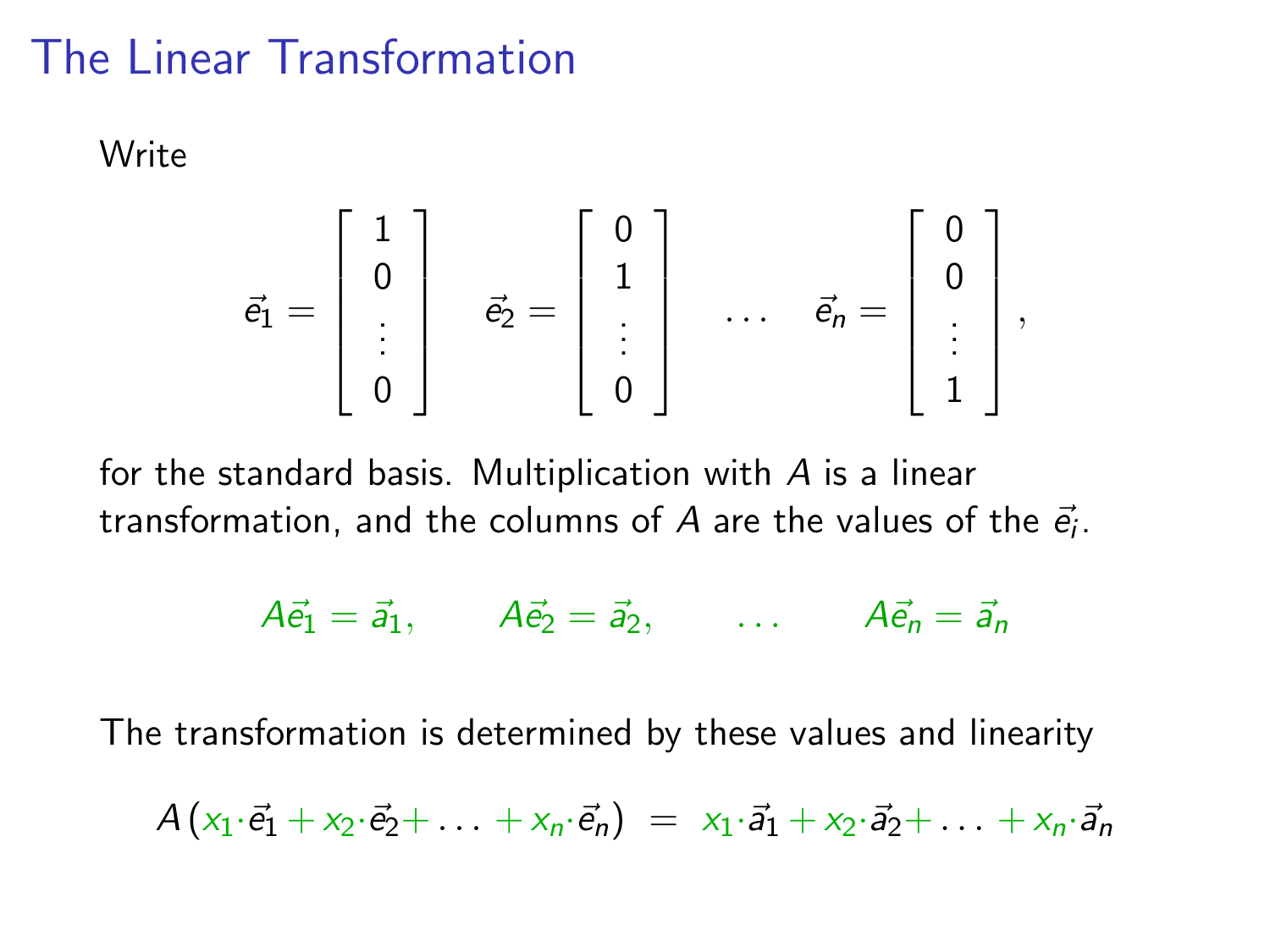# Summary

$$
\begin{bmatrix} a_{11} & a_{12} & \dots & a_{1n} \\ a_{21} & a_{22} & \dots & a_{2n} \\ \vdots & \vdots & \ddots & \vdots \\ a_{m1} & a_{m2} & \dots & a_{mn} \end{bmatrix} \begin{bmatrix} x_1 \\ x_2 \\ \vdots \\ x_n \end{bmatrix} = \begin{bmatrix} a_{11}x_1 + a_{12}x_2 + \dots + a_{1n}x_n \\ a_{21}x_1 + a_{22}x_2 + \dots + a_{2n}x_n \\ \vdots & \vdots \\ a_{m1}x_1 + a_{m2}x_2 + \dots + a_{mn}x_n \end{bmatrix}
$$

$$
= x_1 \cdot \begin{bmatrix} a_{11} \\ a_{21} \\ \vdots \\ a_{m1} \end{bmatrix} + x_2 \cdot \begin{bmatrix} a_{12} \\ a_{22} \\ \vdots \\ a_{m2} \end{bmatrix} + \ldots + x_n \cdot \begin{bmatrix} a_{1n} \\ a_{2n} \\ \vdots \\ a_{mn} \end{bmatrix}
$$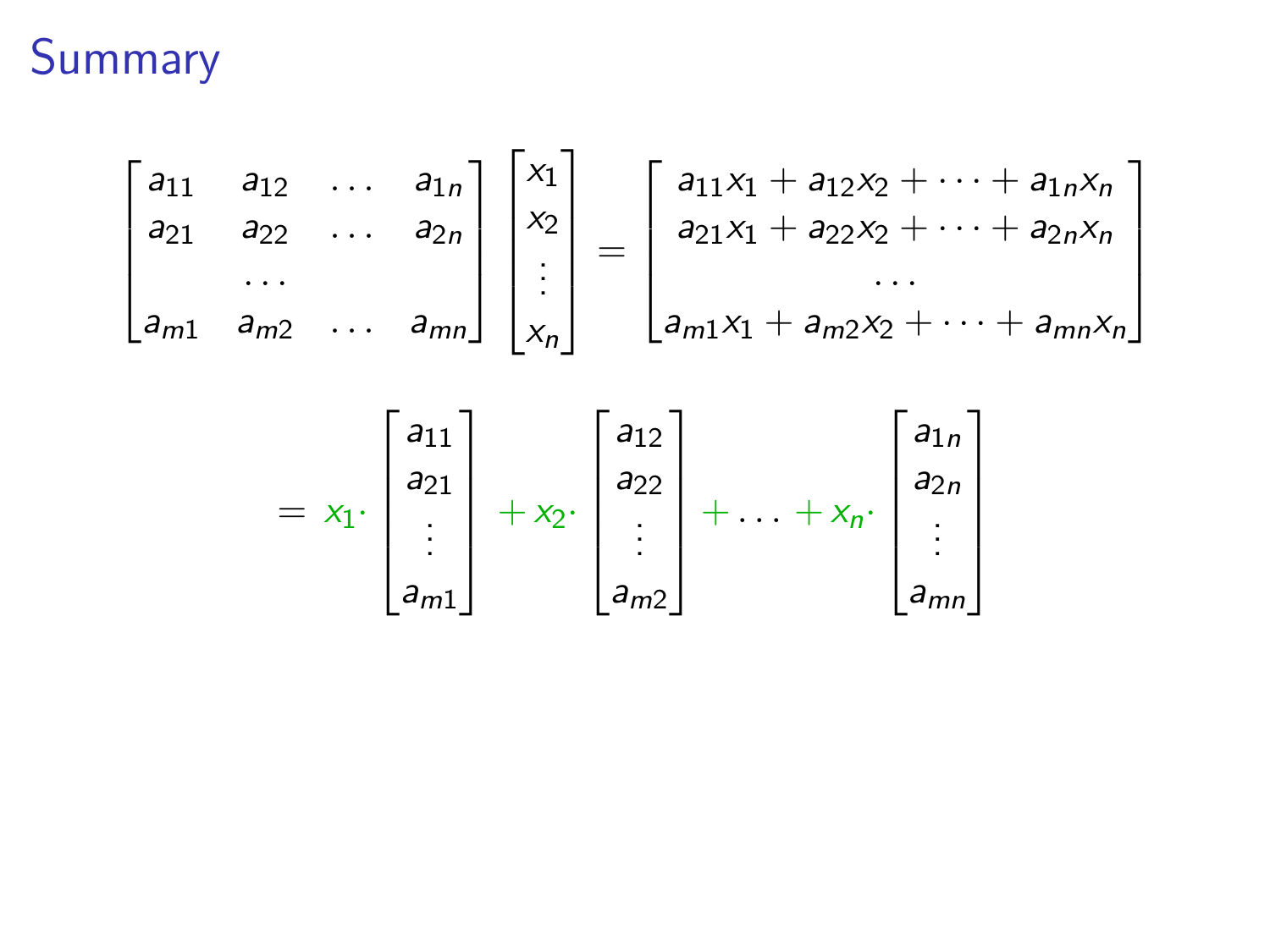## Multiplying matrices with each other

Composition of linear transformations

$$
AB = A \left[\begin{array}{c|c} \vec{b}_1 & \vec{b}_2 & \dots & \vec{b}_n \end{array}\right] = \left[\begin{array}{c|c} A\vec{b}_1 & A\vec{b}_2 & \dots & A\vec{b}_n \end{array}\right]
$$

The *j*th column is  $A(B(\vec{e}_i))$ .

$$
\begin{bmatrix}\n\overrightarrow{a_1^t} \\
\overrightarrow{a_2^t} \\
\overrightarrow{a_m^t}\n\end{bmatrix}\n\begin{bmatrix}\n\overrightarrow{b_1} \\
\overrightarrow{b_2} \\
\overrightarrow{b_n}\n\end{bmatrix} = \n\begin{bmatrix}\n\overrightarrow{a_1^t} \vec{b_1} & \overrightarrow{a_1^t} \vec{b_2} & \cdots & \overrightarrow{a_1^t} \vec{b_n} \\
\overrightarrow{a_2^t} \vec{b_1} & \overrightarrow{a_2^t} \vec{b_2} & \cdots & \overrightarrow{a_2^t} \vec{b_n} \\
\overrightarrow{a_m^t} \vec{b_1} & \overrightarrow{a_m^t} \vec{b_2} & \cdots & \overrightarrow{a_m^t} \vec{b_n}\n\end{bmatrix}
$$

The entry in row  $i$  and column  $j$  is the dot product of the *i*th row of  $A$  with the *j*th column of  $B$ .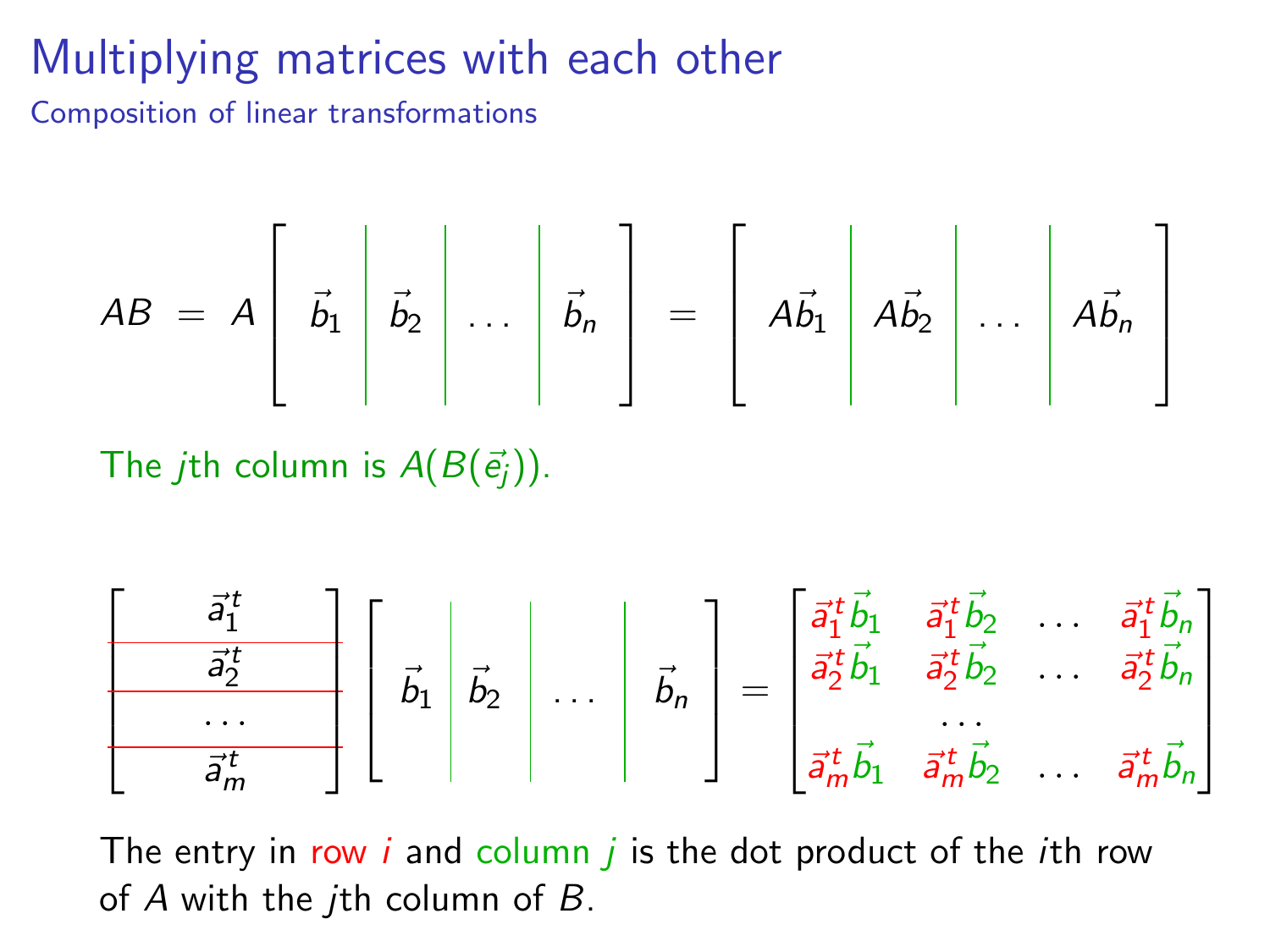The Identity Matrix I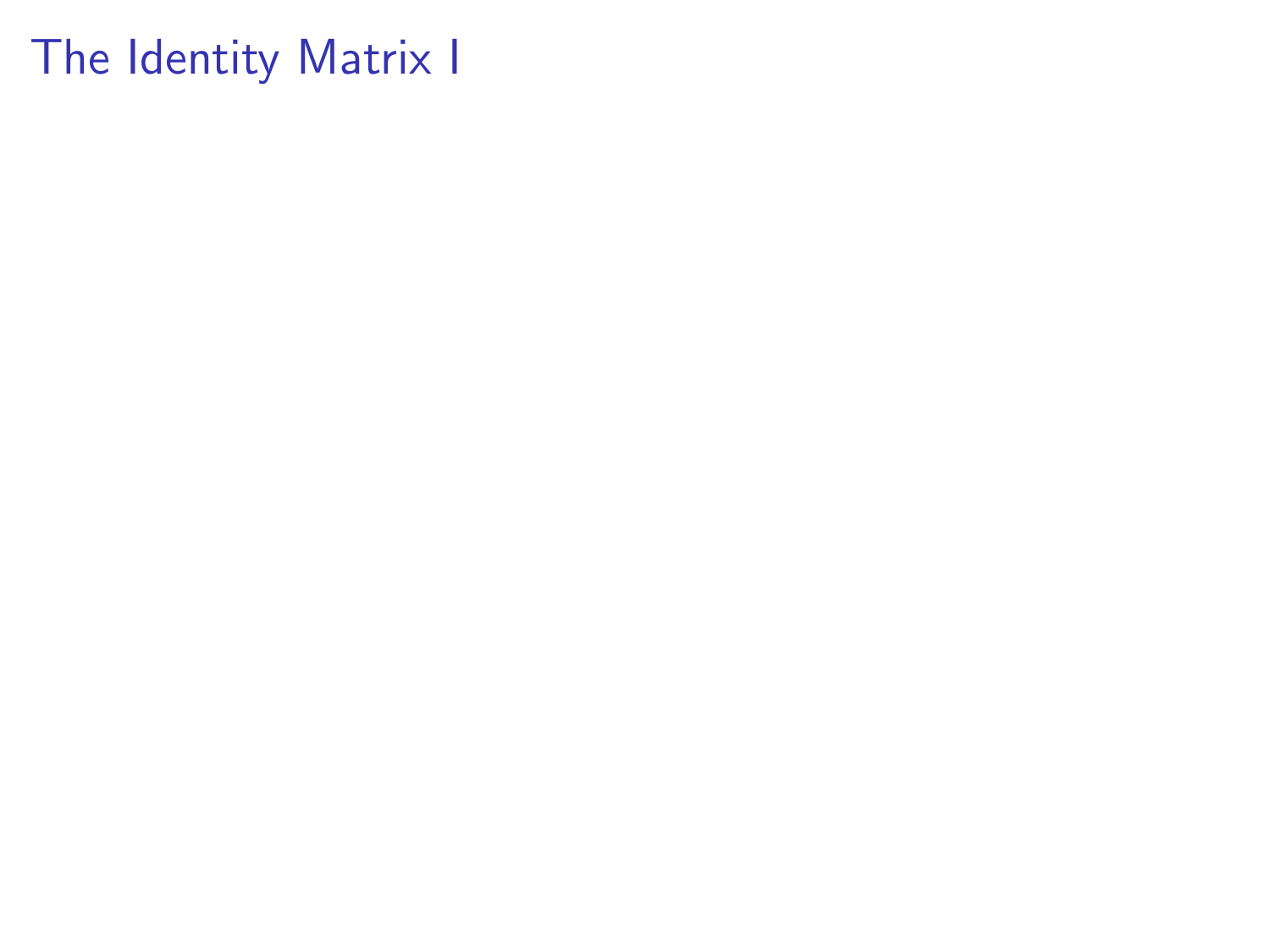## Right Inverses

A right inverse of a given matrix A is a matrix C characterized by

 $AC = I$ .

As linear transformations:



This is satisfied if and only if the columns of

$$
C = \left[\begin{array}{c|c} \vec{c}_1 & \vec{c}_2 & \dots & \vec{c}_n \end{array}\right]
$$

are solutions of

 $A\vec{c_i}=\vec{e_i}.$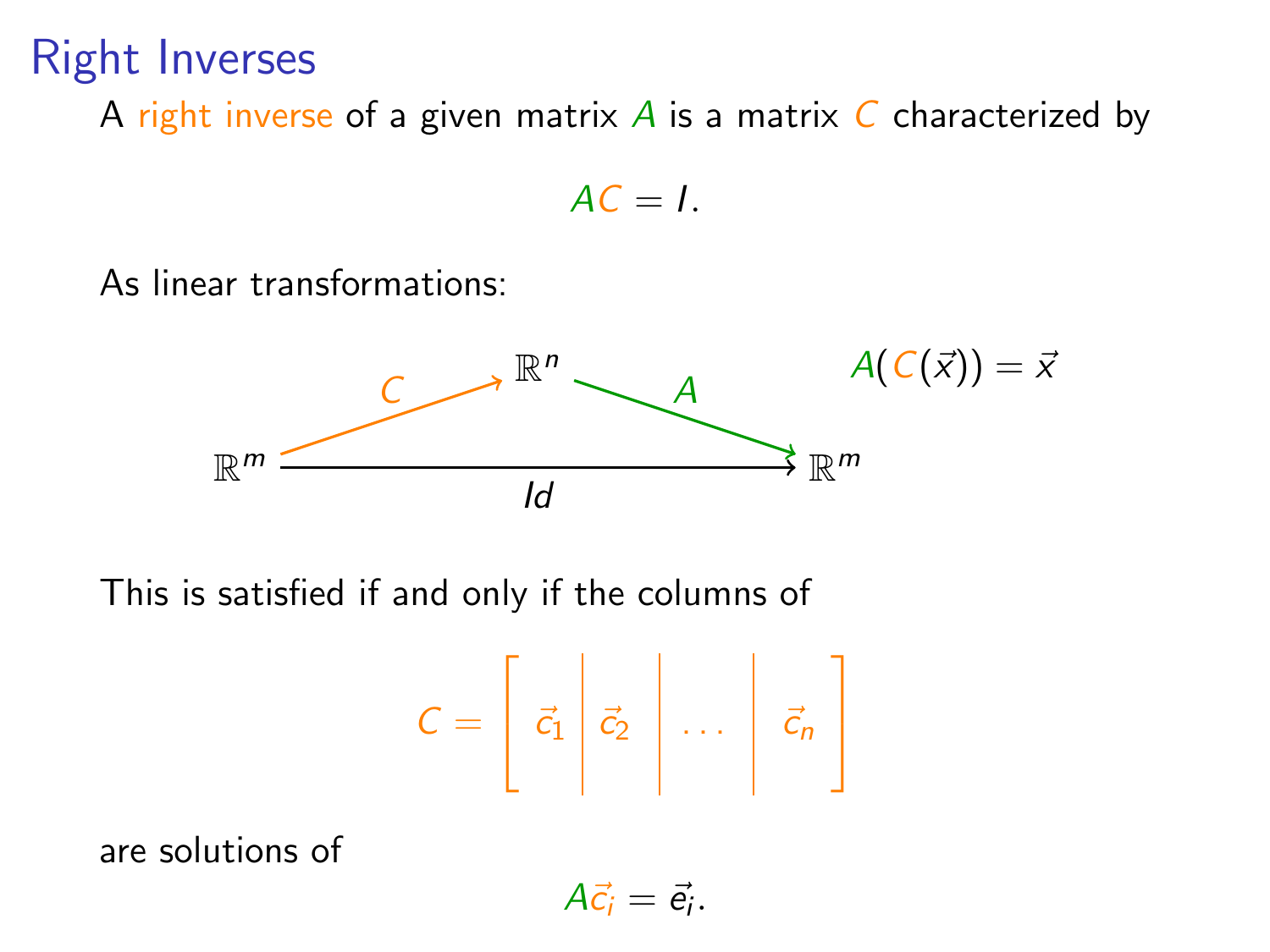Proof

$$
\vec{x} = \begin{bmatrix} x_1 \\ \vdots \\ x_n \end{bmatrix}
$$

 $C\vec{x} =$ 

 $AC\vec{x}$  =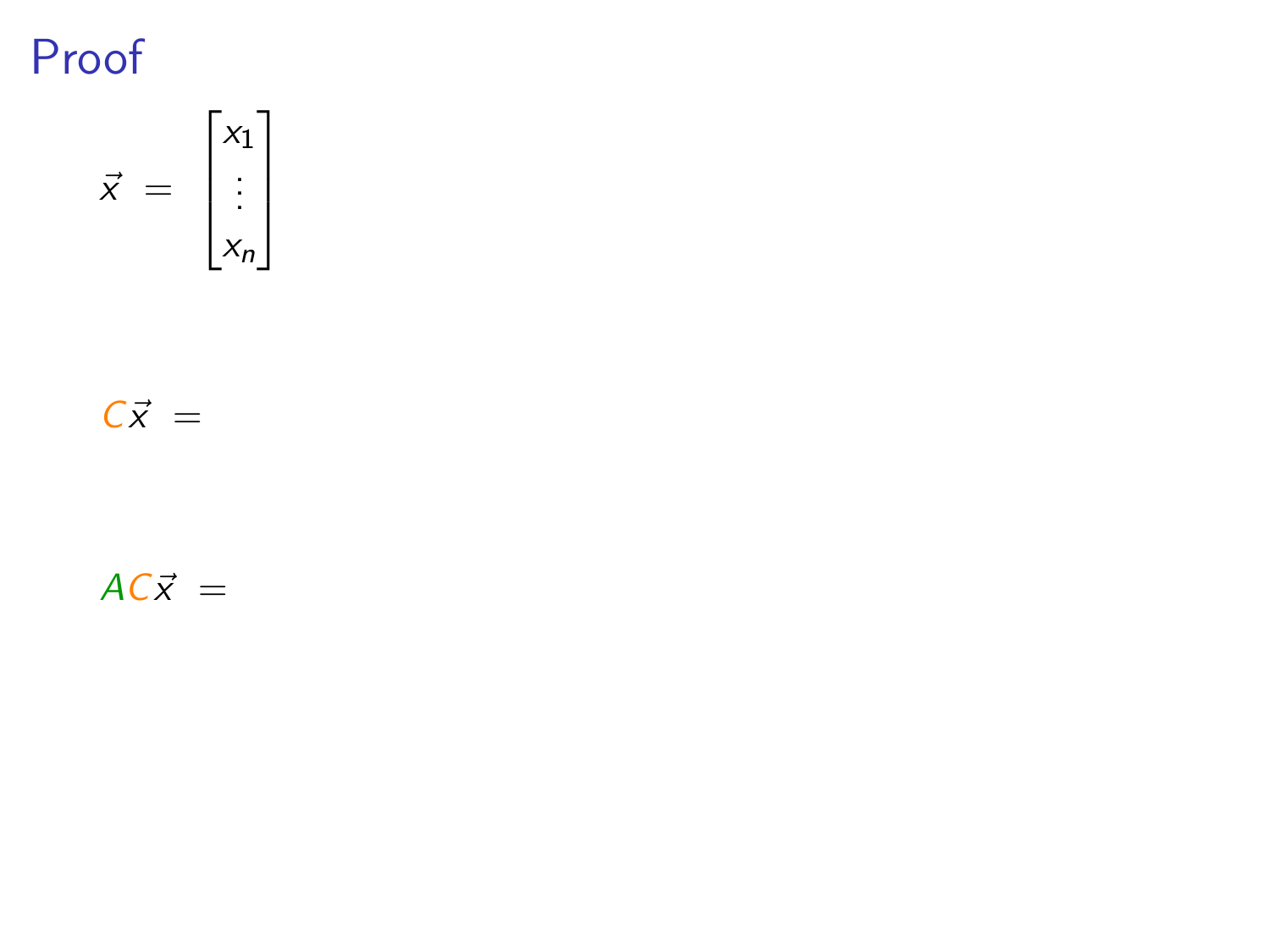#### The inverse of a square matrix

If A is an  $n \times n$  matrix, then one can show

$$
AC = I \iff CA = I.
$$

If such a C exists, it is uniquely determined and called the inverse of A, denoted  $A^{-1}$ .

So, A has a inverse if and only if we can solve the *n* systems of equations

$$
A\vec{c}_i=\vec{e}_i,
$$

This is done simultaneously using the Gauß-Jordan Algorithm.